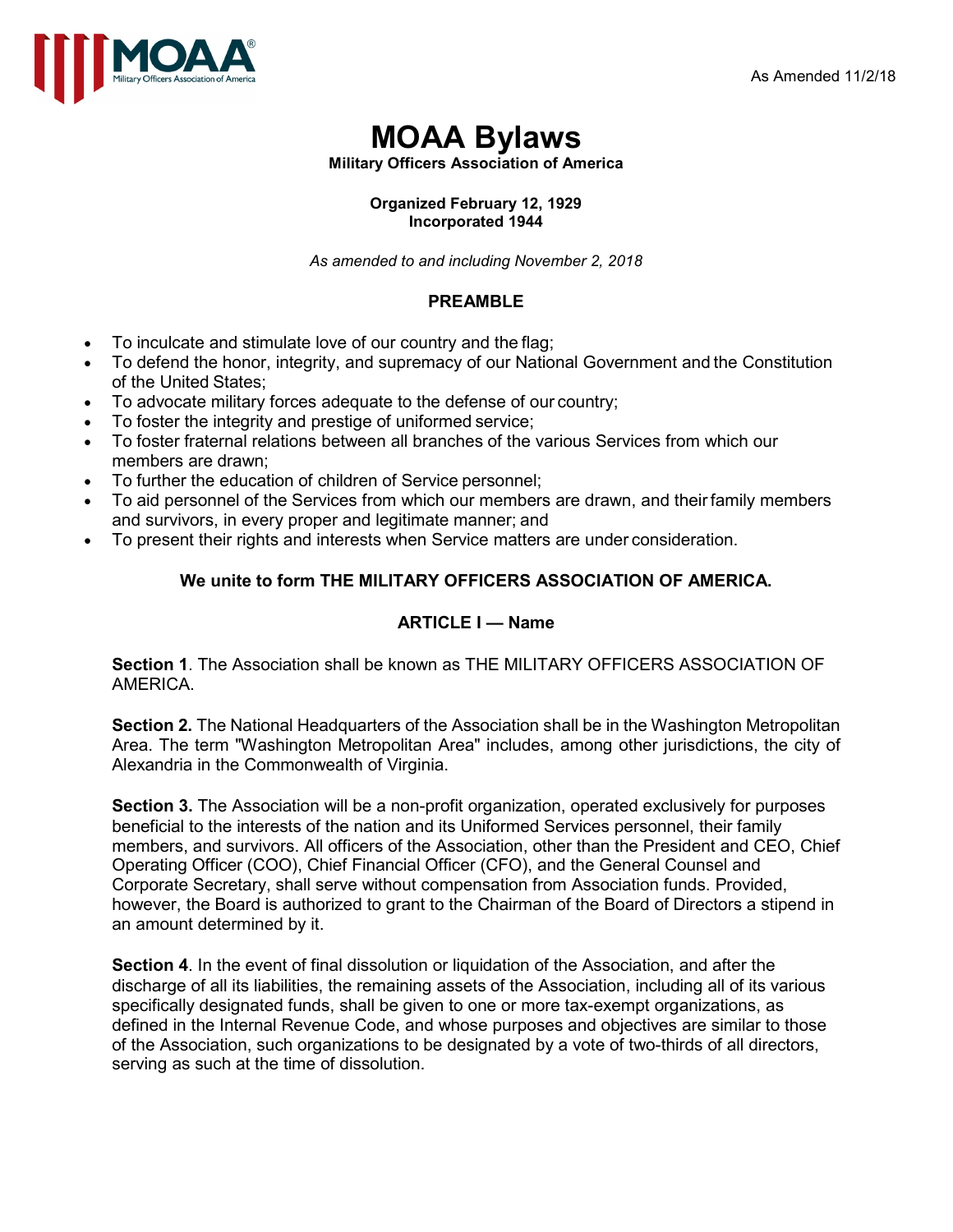#### **ARTICLE II — Affiliates**

**Section 1.** Any organization of officers of the Services may, upon application to and approval by the Board of Directors, become affiliated with the Association. Such affiliation is for the purpose of cooperation in the furtherance of the objectives stated in the preamble hereto and does not authorize either organization to participate in the organizational or managerial concerns of the other. Affiliates are encouraged to furnish recommendations to the National Headquarters. Conversely, National Headquarters will request assistance from affiliates as circumstances indicate. Any such affiliation may be cancelled by unilateral action of either of the organizations involved.

**Section 2.** An organization affiliated with the Association may send a designated representative to attend a meeting of the Board of Directors of the Association. Such representative may, on behalf of such affiliate, submit to the Chairman of the Board of the Association recommendations for consideration by the Board of Directors.

**Section 3.** Any organization of officers affiliated with the Military Officers Association of America is required to incorporate in its bylaws a provision that all members of the local organization be required to hold and maintain membership in the National Association.

**Section 4.** In those states where Councils of Chapters exist, local chapters are encouraged to become members of such Councils. However, such membership shall not interfere with direct communication between local chapters and the National Headquarters.

## **ARTICLE III — Membership and Voting Rights**

**Section 1.** Subject to the provisions hereof, membership shall be composed of:

(a). Men and women who are or have been officers — that is, commissioned officers, commissioned warrant officers, and warrant officers — of the regular, reserve, National Guard of the United States, and other components of the Army, Navy, Air Force, Marine Corps, Coast Guard, National Oceanic and Atmospheric Administration, and Public Health Service.

(b). Widows and widowers of deceased members or of any deceased individual who would, if living, be eligible for membership.

(c). Individuals elected as Honorary Members as set forth in Section 2(e) of this Article.

(d). There shall be no discrimination in membership or participation in the affairs of the Association by reason of race, creed, color, national origin, sex, handicap, or age.

**Section 2.** Membership shall be of six classes, viz. —

(a). MEMBERS — Those eligible for membership, as prescribed in Section 1(a) of this Article, who apply for membership and pay the prescribed annual dues.

(b). LIFE MEMBERS — Those eligible for membership, as prescribed in Section 1(a) of this Article, who apply for life membership and pay the prescribed life membership fee.

(c). SURVIVING SPOUSE MEMBERS — Widows and widowers of deceased members or of any deceased individual who would have been eligible for membership.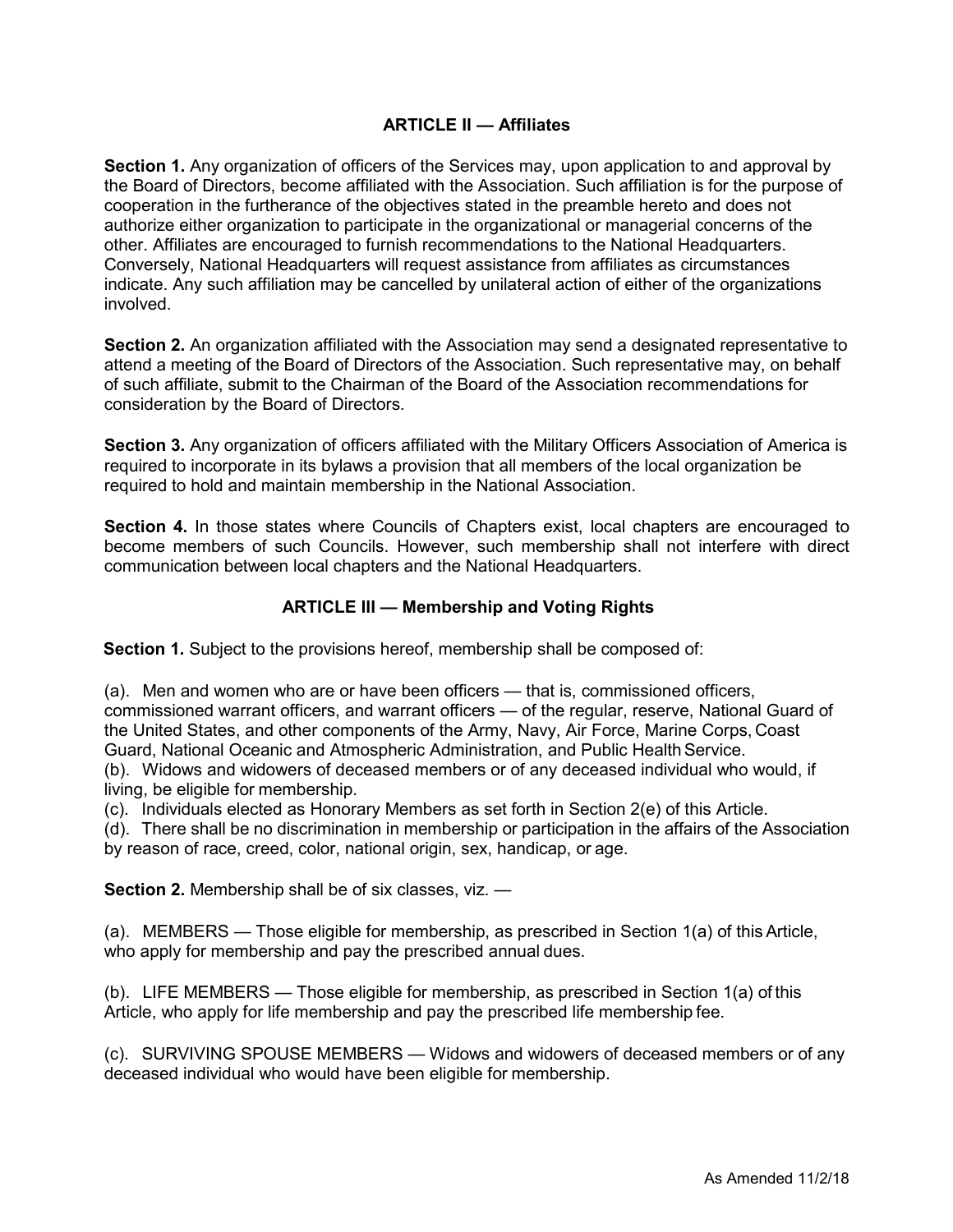(d). LIFE SURVIVING SPOUSE MEMBERS — Widows and widowers of deceased life members or any widow or widower of any deceased individual who would have been eligible for membership who pays the prescribed life surviving spouse membership fee.

(e). HONORARY MEMBERS — Individuals, whether or not eligible for regular membership as set forth in Section 1(a) of this Article, while serving in the Federal Government and who have been appointed by the President by and with the advice and consent of the Senate, or having been elected to office in the Federal Government, or who otherwise have rendered exemplary service to the United States at the National level, may, on the initiative of the Board of Directors, be elected Honorary Members of the Association. The Board of Directors shall have authority to terminate an honorary membership. Honorary Members shall not be entitled to vote or required to pay dues.

(f). CADETS AND MIDSHIPMEN — Third or fourth year students attending the U.S. Military Academy, U.S. Naval Academy, the U.S. Air Force Academy, or the U.S. Coast Guard Academy; or third or fourth year students participating in a service Reserve Officer Training Corps (ROTC) Program at an accredited four year college or university, who upon graduation and successful completion of the ROTC program will be commissioned as an officer in one of the military services of the United States.

**Section 3.** Application for membership shall be in writing addressed to the Association. An application received by telephone or other electronic means shall satisfy this requirement.

**Section 4.** The Board of Directors may reject any application for membership for cause. The applicant will be notified of the rejection and the reason therefore.

**Section 5.** Members, Life Members, Surviving Spouse Members, and Surviving Spouse Life Members shall be entitled to vote upon any matter properly submitted to the membership for vote.

**Section 6.** Any member may be dropped by the Board of Directors for cause, after being given an opportunity to be heard.

#### **ARTICLE IV — Membership Privileges**

**Section 1**. As a benefit to members, membership privileges, except the right to vote, shall be extended to the spouses of all Members and Life Members.

#### **ARTICLE V — Entrance Fee, Dues, and Subscription to The Association's Magazines**

**Section 1.** Dues and entrance fees, if any, for all classes of membership shall be established by a two-thirds majority vote of the entire Board of Directors.

**Section 2.** The Board of Directors shall, from time to time, fix the subscription rates of the Association's magazines, which, in the case of dues paying members, will be a portion of dues paid.

**Section 3.** Regular Life or Life Surviving Spouse Members, after payment of their life membership fee, shall not be required to pay further dues, but shall be entitled to the Association's magazines. The widow or widower of a Life Member shall automatically become a Life Surviving Spouse Member for the remainder of her or his life and need pay no dues.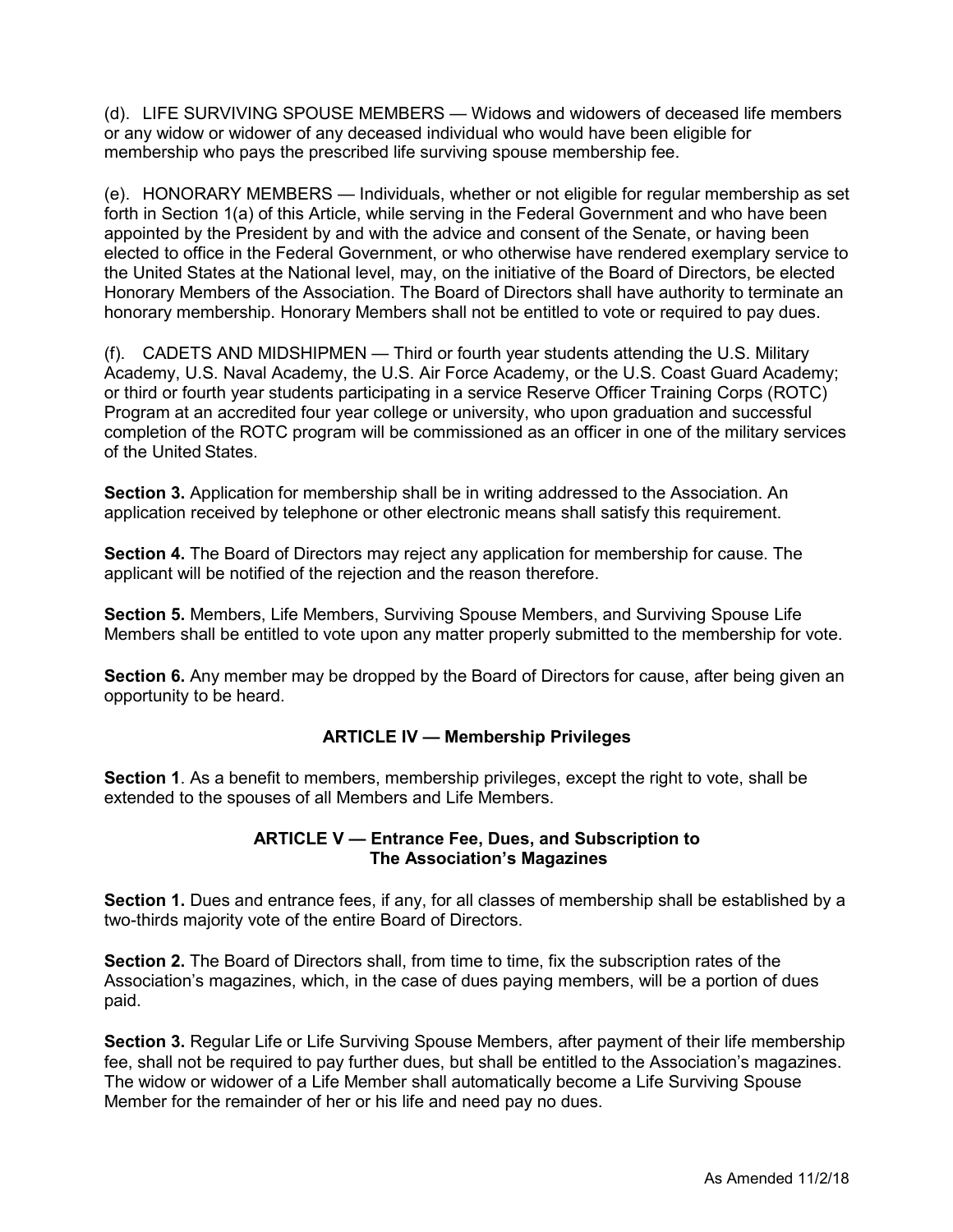### **ARTICLE VI — Liability**

**Section 1.** No one of the membership shall become liable to the Association for any amount other than any entrance fee and yearly dues.

## **ARTICLE VII — Annual Meetings of the Membership**

**Section 1.** A general meeting of the membership of the Association shall be held annually at a place and time to be designated by the Board of Directors for each such meeting to validate the results of the balloting on election of directors in years in which directors are elected, approval of resolutions and approval of bylaw changes and to transact such other business as may properly be brought before the meeting.

**Section 2.** Special meetings of the membership may be called in the Washington Metropolitan Area by the Board of Directors or upon the request of twenty percent of the membership entitled to vote.

**Section 3.** Notice of all meetings of the membership of the Association shall be mailed to the membership from the National Headquarters at least fifty days prior to the meeting, and such notice shall state the purpose of any special meeting. Voting members shall be provided a ballot by which they can vote for directors, vote for or against proposed resolutions, and vote for or against proposed bylaw changes, if any. Voting members shall also be provided a form for assignment of proxy for the transaction of such urgent business as may properly be brought before the meeting.

**Section 4.** Members exercising their voting privileges at a regular or special meeting of the membership, either in person or by proxy, shall constitute a quorum capable of transacting all business properly brought before the meeting.

**Section 5.** Except as provided in Article XI, a majority of the membership voting, in person or by proxy, at any meeting of the membership shall govern in all matters properly brought before the meeting, except that, should any obligation on the part of the Association be authorized or created, the provision against personal liability provided in Section 1 of Article VI of these bylaws shall be directed to be included therein.

**Section 6.** To be valid ballots and proxies must be received in the National Headquarters for verification and recording at least fifteen days prior to the hour of the meeting of the membership and the Chairman of the Board shall determine the validity of such ballots and proxies, subject to the right of appeal to the Board of Directors.

**Section 7.** Election of Directors, approval of Resolutions and making or confirming bylaw changes shall be decided by the membership through the ballot process. Other important matters not deemed by the presiding officer to be truly urgent may be discussed at any meeting of the membership but shall be referred to the Board of Directors for consideration and disposition within its authority or for further referral to the membership at large. Other important matters which the presiding officer finds to be truly urgent and requiring decision at any meeting of the membership shall be acted upon by floor vote and through the use of proxies.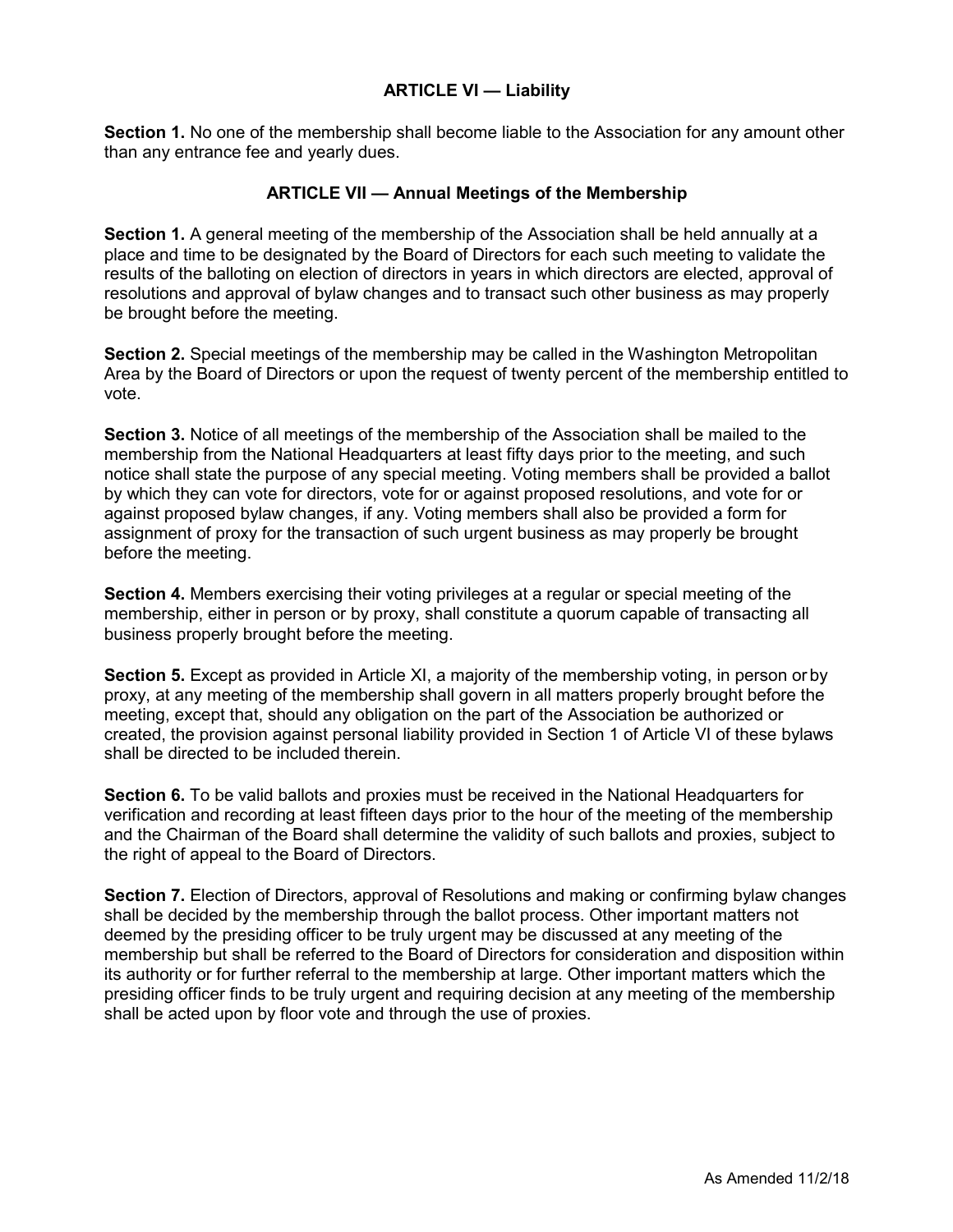**Section 8.** Absentees desiring consideration of matters at a meeting of the membership of the Association shall submit those matters in writing to the Chairman of the Board in time to be received at least ten days prior to the meeting date.

## **ARTICLE VIII — Board of Directors, Election, etc.**

## **Section 1.**

(a). There shall be 36 directors of the Association, composed of individuals who are Members, Life Members, Surviving Spouse Members, or Life Surviving Spouse Members of the Association. They will be apportioned from the Services as follows; Army, eight; Navy, eight; Air Force, eight; Marine Corps, three; Coast Guard, two; Public Health Service, one; National Oceanic and Atmospheric Administration, one; and five at large without regard to service affiliation.

b). Normally the terms of 12 directors will expire at the convening of a meeting of the Board of Directors scheduled in conjunction with the annual meeting of the membership occurring in evennumbered years.

(c). No member of the paid staff of the Military Officers Association of America, or member of his immediate family, will be eligible to become a member of the Board of Directors, except the President, who shall serve as an ex officio member thereof without right to vote.

(d). Directors must and will represent the total Association and not a regional or Service constituency.

**Section 2.** Except as may be otherwise provided in these bylaws, directors shall hold office for six years, unless sooner removed or otherwise disqualified, or until their successors are elected and installed. They shall not be eligible for re-election. The Board shall establish policy regarding directors' attendance at Board meetings. Normally, newly elected directors take office at a meeting of the Board held in conjunction with the annual meeting of the membership of the Association occurring in even-numbered years.

**Section 3.** Any vacancies on the Board of Directors may be filled by a majority vote of the membership entitled to vote as provided in Article III, Section 5, at any regular or special meeting of the membership of the Association, or by a majority vote of the remaining directors, even though a quorum does not remain, and the chosen directors shall hold office until their successors have been duly elected and installed. Ad interim elections shall be for only the unexpired terms and, if otherwise qualified, the directors so elected will be eligible to serve, in addition, one full sixyear term provided the unexpired terms were less than three years.

**Section 4.** Except as provided in Section 3, above, twelve directors shall constitute a quorum capable of transacting any business that may come before a meeting of the Board of Directors.

#### **Section 5.**

(a). The Chairman of the Board of Directors, 1st Vice Chairman, 2nd Vice Chairman, 3rd Vice Chairman, and President shall be elected by the Board of Directors for a time of two years. Normally, the election shall take place at a meeting of the Board held in conjunction with the annual meeting of the membership of the Association in years in which new directors are elected by the membership. The newly elected officers shall take office at that meeting.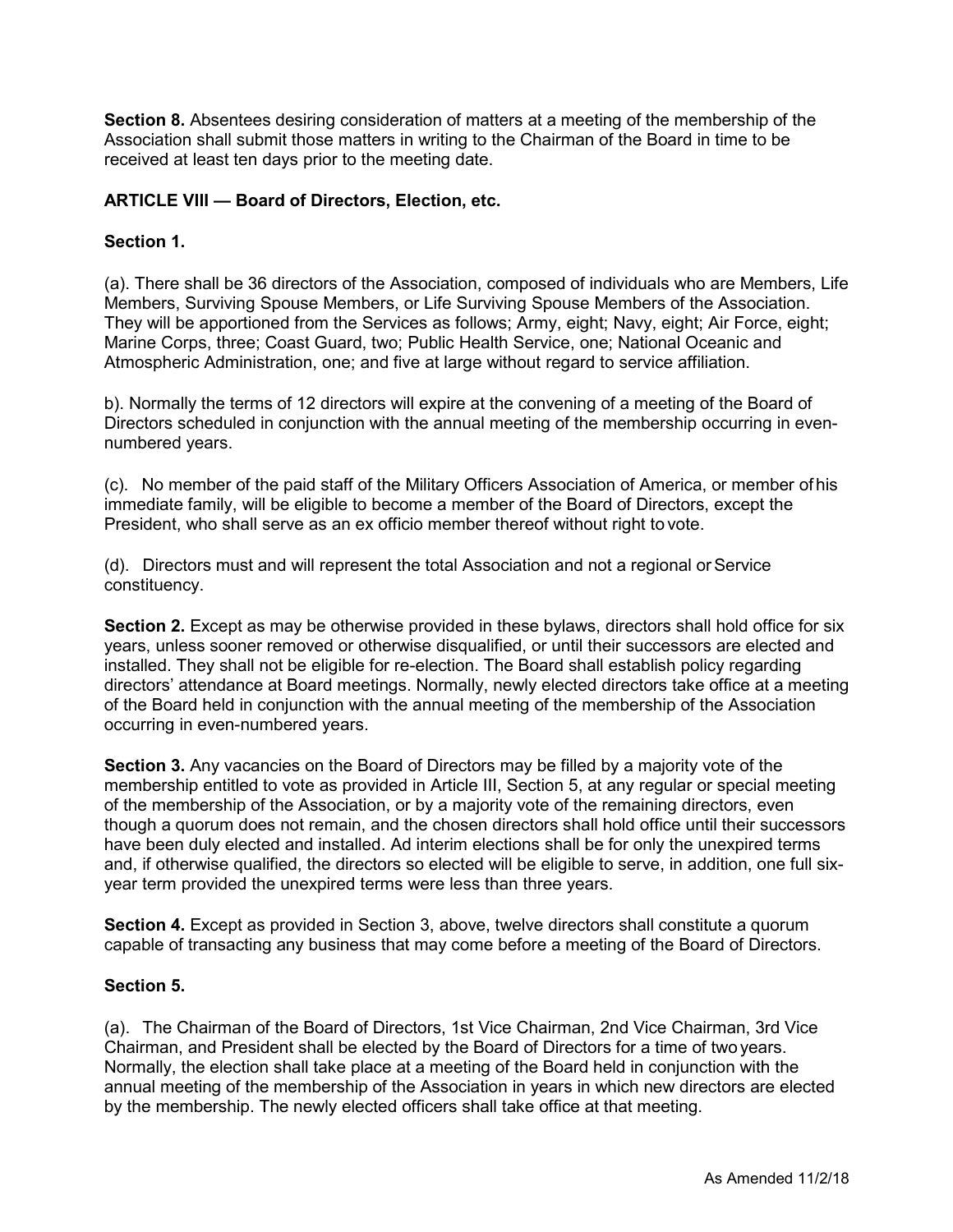(b). Regular meetings of the Board of Directors shall be held not less than three times during each calendar year, and there shall be such other meetings as may be called, from time to time, by the Chairman of the Board, or officer acting as such (1st Vice Chairman, 2nd Vice Chairman, or 3rd Vice Chairman), or by one-third of the directors. Notice of such meetings shall be sent to each director at least five days prior to the meeting.

**Section 6.** The business management and affairs of the Association shall be under the direction and control of the Board of Directors, as shall its several officers, agents, and employees, and the Board of Directors shall have authority to authorize contracts, incur liabilities, expend funds, and attend to such other matters connected with the conduct of the Association as, from time to time, it may determine, subject to the right of the membership, entitled to vote as provided in Article III, Section 5, to direct and control the Board of Directors in the exercise of these powers.

**Section 7.** To meet emergent or routine business of the Association, the Board of Directors may delegate such powers to the Executive Committee as the Board, from time to time, may determine to be necessary or desirable.

**Section 8.** The Chairman of the Board may appoint standing and special committees as he may deem necessary for the best interests of the Association.

**Section 9.** The accounting year shall correspond to the calendar year.

## **ARTICLE IX — Officers**

Section 1. Officers of the Association shall be a Chairman of the Board of Directors, 1st Vice Chairman, 2nd Vice Chairman, 3rd Vice Chairman, President and CEO, Chief Operating Officer (COO), Chief Financial Officer (CFO), General Counsel and Corporate Secretary, and National Chaplain. With the sole exception of the Chief Financial Officer, Officers of the Association shall be Life Members or Members of the Association. The Chairman of the Board of Directors shall be an ex officio member of all committees except nominating committees, but shall have no vote on the Board of Directors, except in the case of tie. The President shall be an ex officio member of the Board of Directors, without vote, and an ex officio member of all committees except nominating committees. The Chief Operating Officer, Chief Financial Officer and Secretary shall be ex officio officers of the Board of Directors by virtue of their employment.

**Section 2.** The Chairman of the Board of Directors, 1st Vice Chairman, 2nd Vice Chairman, 3rd Vice Chairman, and President shall be elected by the Board of Directors for a time of two years. Normally, the election shall take place at a meeting of the Board held in conjunction with the annual meeting of the membership of the Association in years in which new directors are elected by the membership. The newly elected officers shall take office at that meeting.

**Section 3.** The President or any member of the Board of Directors may be removed from office by a two-thirds vote of the Board of Directors, for cause or no cause, and after opportunity to be heard, whenever in its judgment it may consider such action in the best interests of the Association. The ex officio officer status of the Chief Financial Officer or Secretary will automatically cease upon termination of his/her employment as a staff director in accordance with MOAA policy. The President will consult with the Board of Directors prior to any termination of employment or removal action involving the Chief Financial Officer or Secretary.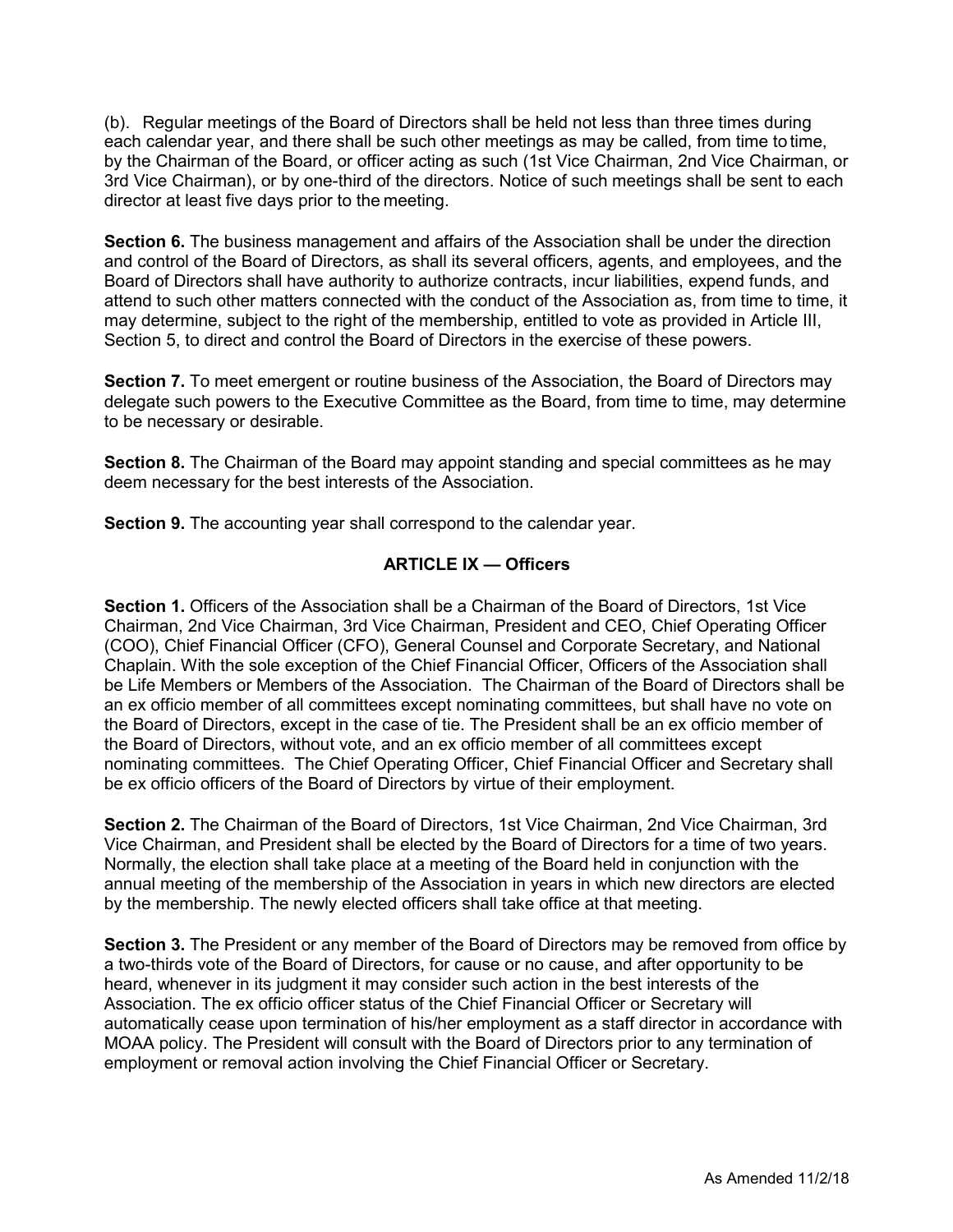**Section 4.** If there is a vacancy in the office of Chairman of the Board, the 1st Vice Chairman shall become Chairman of the Board. Any vacancy in the office of 1st Vice Chairman, 2nd Vice Chairman, or 3rd Vice Chairman shall be filled by vote of the Board of Directors.

**Section 5.** The President and such other personnel authorized by the Board of Directors to be employed shall receive such compensation, to be paid from the funds of the Association, as the Board of Directors from time to time shall prescribe or approve.

**Section 6.** The Chief Financial Officer and others having custody of Association funds shall be bonded, in amounts prescribed by the Board of Directors. The actual cost of procuring such bonds shall be paid from the funds of the Association.

**Section 7.** Ninety days prior to the annual meeting of the membership of the Association occurring in even-numbered years, nominations for Directors of the Association to fill prospective vacancies shall be made by a committee elected by the Board of Directors, composed of seven members of the Association, one from each of the seven Uniformed Services, who hold no office in the Association.

## **ARTICLE X — Duties of Officers and Committees**

**Section 1.** The officers shall perform such duties as are described in these bylaws and such others as may be assigned them by the Board of Directors or the Chairman of the Board.

**Section 2.** Committees shall make such investigations and reports as the Chairman of the Board may direct.

#### **Section 3.**

(a). The Chairman of the Board, the President and the Chief Financial Officer shall each make a report, either orally or in writing, at the annual meeting of the membership of the Association.

(b). The Board of Directors shall keep minutes of its meetings.

**Section 4.** The President shall, under the general direction of the Chairman of the Board and the Board of Directors, carry on the actual business of the Association in such manner and along such lines as they may determine.

#### **ARTICLE XI — Changes of Bylaws**

**Section 1**. These bylaws may be altered, amended, or changed, or new bylaws may be adopted by a two-thirds majority of those members who vote by ballot when such matters are submitted to the membership for vote, or ad interim by a two-thirds vote of the Board of Directors, whenever, in their judgment, they may consider such change as beneficial to the operations of the Association, provided that the Board of Directors may not alter, amend, or change these bylaws with regard to matters related to compensation or tenure in office of directors, as such. The Board of Directors may not, except by unanimous vote, take any action under this authority unless the proposal has been before the Board in writing for at least ninety days, provided that a proposal placed before the Board of Directors at one of its regular meetings may receive the action of the Board at its next regular meeting. Ad interim changes made in the bylaws by the Board of Directors will be subject to confirmation by a majority of those members who vote by ballot prior to the annual meeting of the membership of the Association.